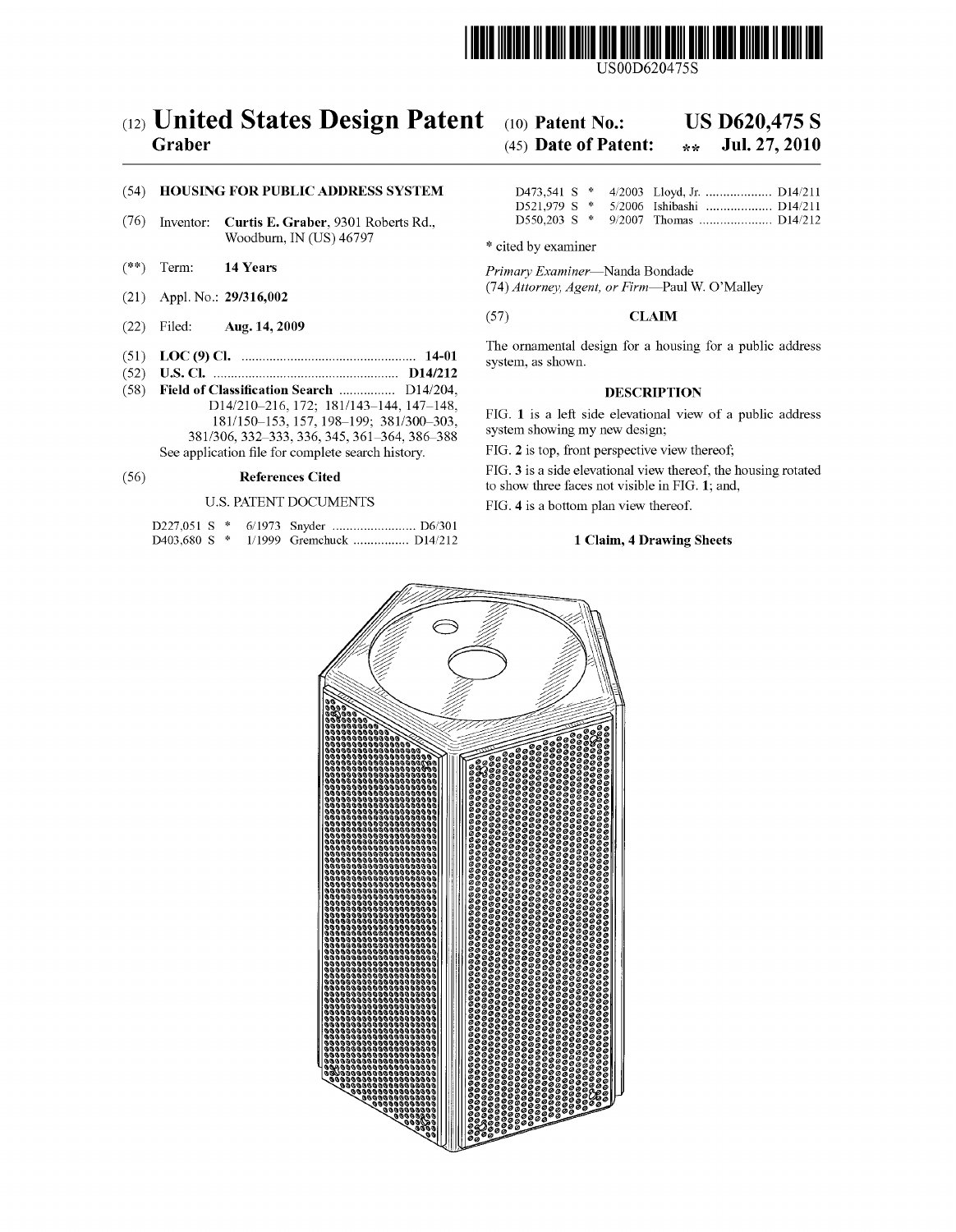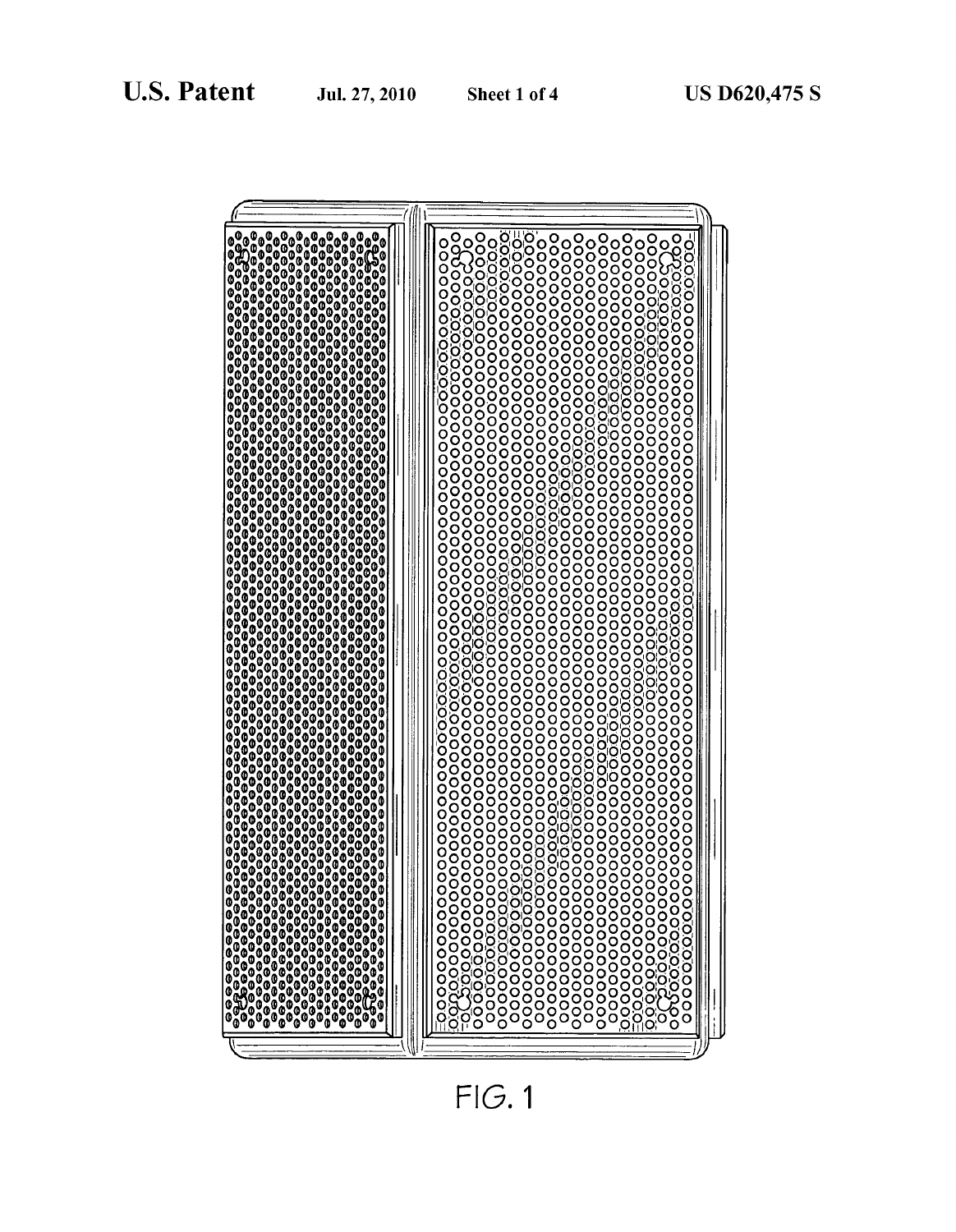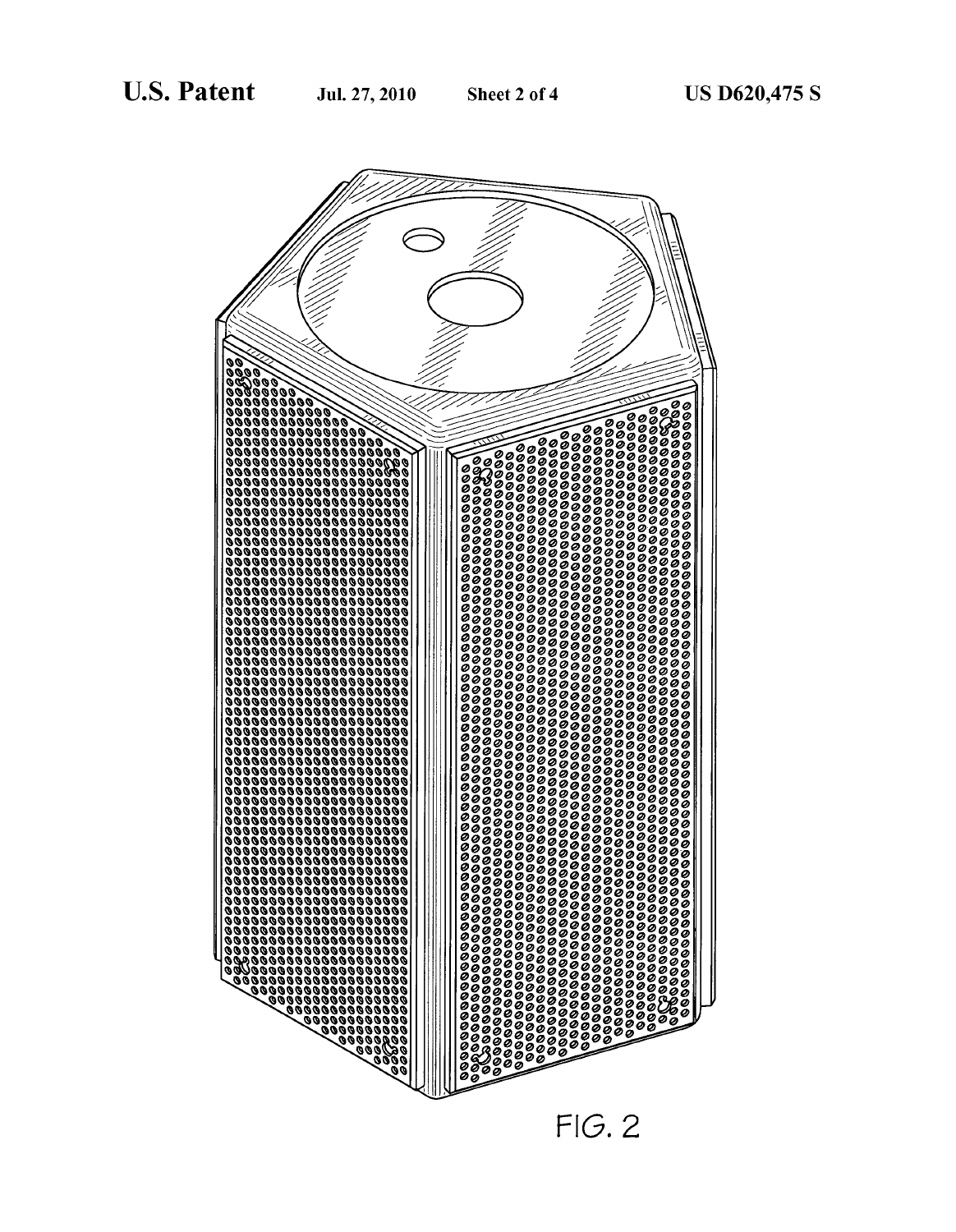

 $FIG. 3$